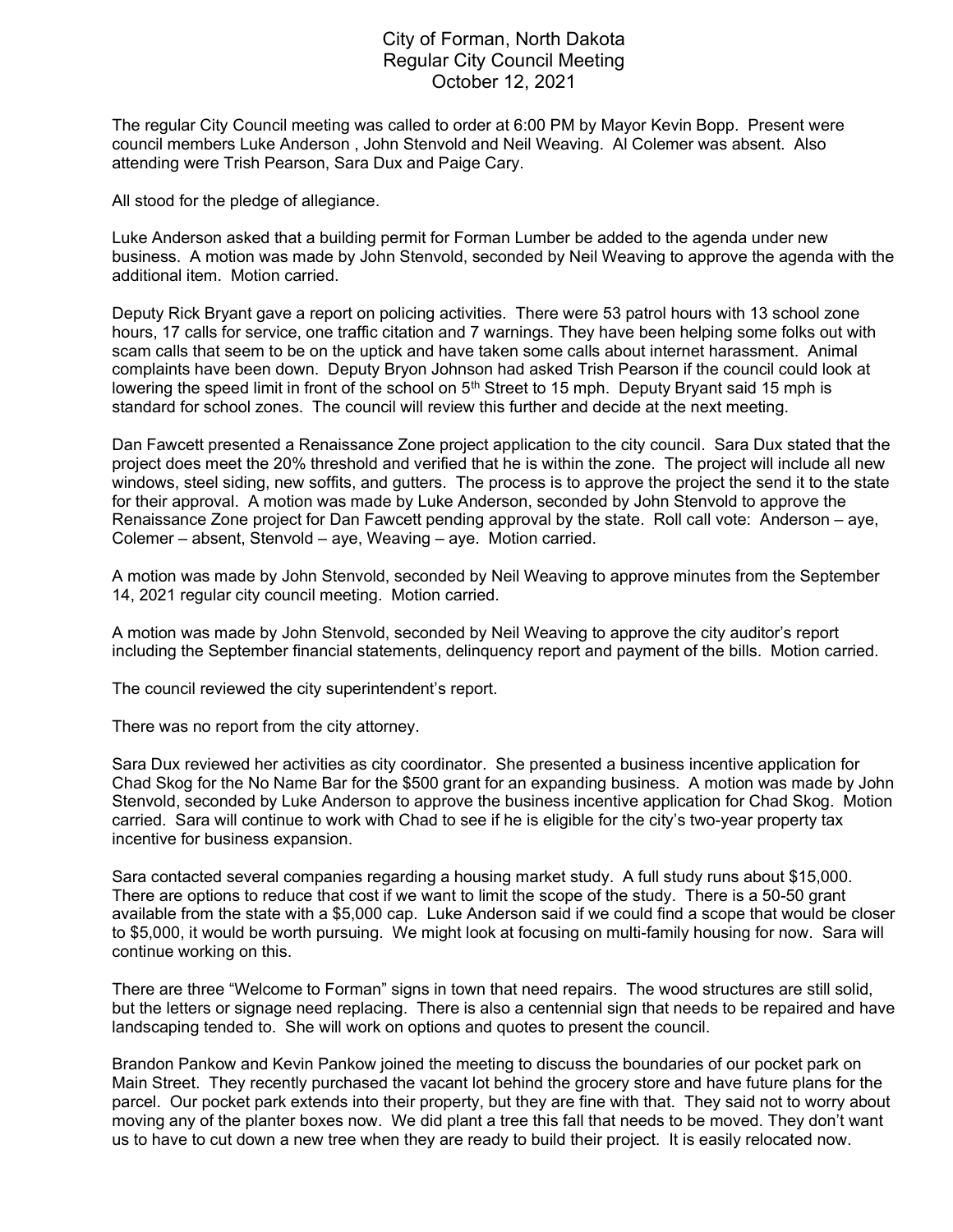John Stenvold said he purchased the trail camera, SD card and lock box for the compost lot. He needs to activate the account and get it installed. The cellular data plan will be about \$10 per month.

Luke Anderson received a quote from Dakota Fence to replace the bent post at the tennis courts and add an 8' wide gate to improve access for flooding and maintaining the skating rink. The quote was for \$4,600. We have funds available in the Forman Improvement Fund that are not taxpayer dollars. A motion was made by John Stenvold, seconded by Luke Anderson to approve the quote from Dakota Fence for \$4,600 to replace one fence pole and install an 8' wide double drive gate at the tennis courts to be paid out of the Forman Improvement Fund. Motion carried.

Mayor Kevin Bopp said he received work from Bobcat of Gwinner that our Bobcat, that was originally scheduled for delivery in November, is delayed until January due to component supply issues.

Luke Anderson spoke with Troy Gilbertson at North Dakota DOT. They want us to close Elm Avenue at Highway 32 for safety reasons. We have a contract with NDDOT that states that the city is responsible for maintaining the number of feet openings along Highway 32 and cannot create a new opening without DOT permission. Forman Lumber and Fireworks put in a new approach creating the need to close off another area. We have applied for a permit to install our radar speed signs, however, the DOT will not approve the permit unless the city complies with our current contract. After considerable discussion the council decided to put the decision off until the next meeting. A motion was made by Neil Weaving, seconded by John Stenvold to table the discussion. Motion carried.

The city received a building permit application from Susan Parrow to build a fence. She will be just inside her property line to the west, but is asking the city to build the fence on the property line to the north, where is backs up to FEMA land and to the east where it is next to an unvacated, but unused alley. The council was willing to grant permission for the fence to be on the property line to the north, but said she needed to abide by setback requirements on the alley side. The requirements are to be six feet from any alleyway. A motion was made by Luke Anderson, seconded by John Stenvold to approve the building permit for Susan Parrow to build a fence per the applications but moving the east fence line to the six-foot setback according to city ordinances. Motion Carried.

Josh Stewart submitted a building permit to construct a 10' x 18' lean addition to his garage. Mayor Bopp checked the boundaries, and he is within setbacks. A motion was made by John Stenvold, seconded by Luke Anderson to approve the building permit for Josh Stewart to construct a 10 x 18' lean addition to his garage. Motion carried.

Luke Anderson presented a building permit request on behalf of Forman Lumber and Fireworks. Russ Boutain wants to extend the back of one section of the building about two feet to align with the rest of the building. He will be pouring a concrete floor with in-floor heat and installing an overhead door. A motion was made by John Stenvold, seconded by Luke Anderson to approve the building permit for Forman Lumber and Fireworks to extend a portion of their building to align with the rest of the building, pour concrete and install an overhead door. Motion carried.

Both heat pumps in the main hall went out earlier this month. We relaced the main control board on the rear pump and it is now working. The front pump also needed a new control board, which Henrick's was able to procure. It is in and will be installed this week.

The three-door cooler in the kitchen went out again. It appears that a capillary tube is clogged, but they could not be certain without tearing it apart. They were unable to get freon to circulate through the system. Jeff Henricks recommended replacing the unit. He was unable to locate one from his suppliers and said the city should check with online suppliers. A motion was made by Luke Anderson, seconded by Neil Weaving to purchase a new three-door refrigerator keeping the cost under \$7,000. Trish Pearson will look for available units.

The council briefly discussed to door issues at the townhouses. They will meet as a Forman Housing Authority Board following the city council meeting.